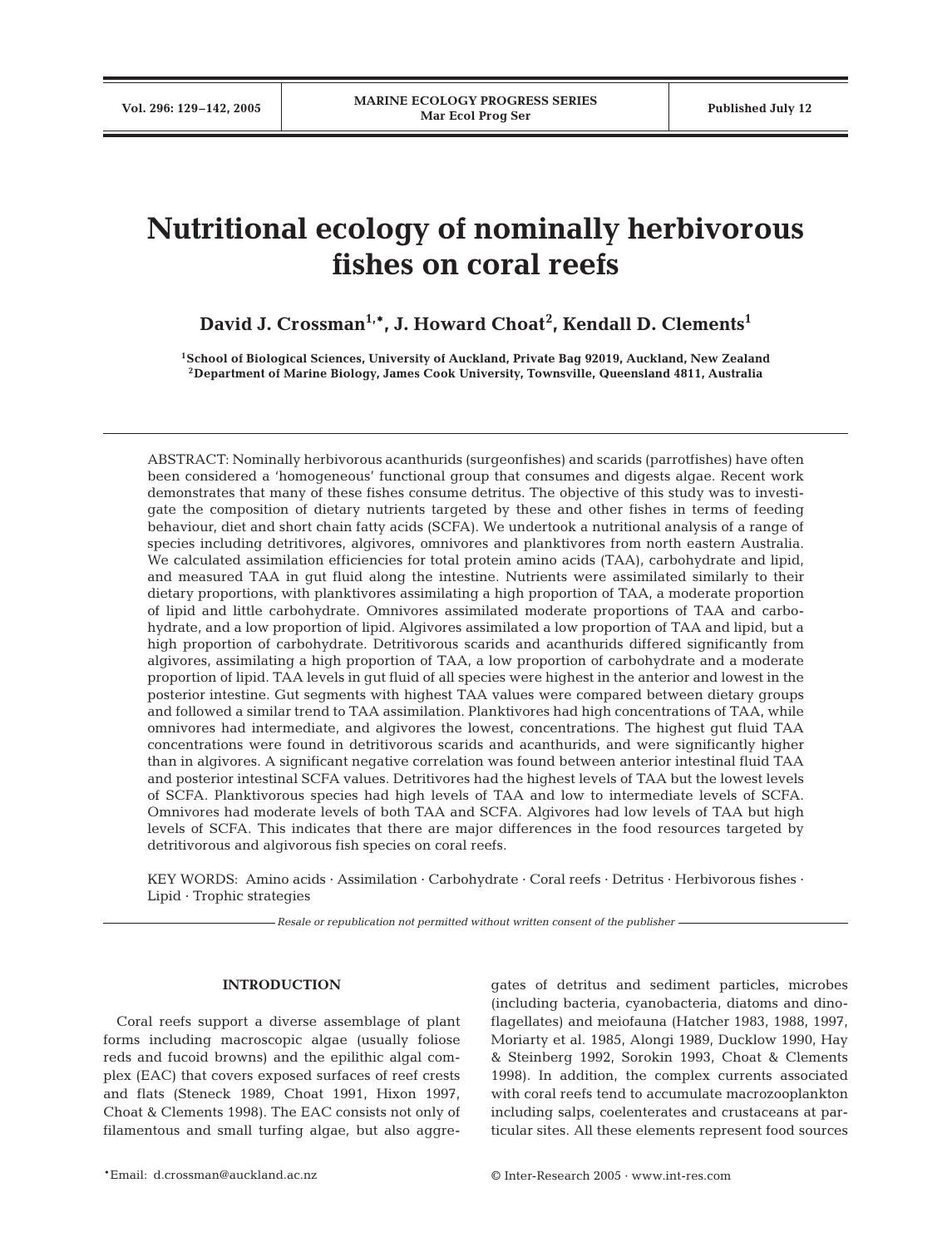for the nominally herbivorous fishes of coral reefs (Choat et al. 2002). Despite a strong impression of behavioural and dietary uniformity, especially in those species feeding on the EAC, direct observation of gut contents demonstrates a high degree of dietary selectivity, including differences among EAC-grazing species that feed over precisely the same surfaces (Choat 1991, Purcell & Bellwood 1993, Choat et al. 2002).

Previous investigations have established the following: Species of reef fishes nominally classified as herbivores consume a wide range of dietary items including detrital aggregates, turfing and macroscopic algae and macrozooplankton (Wilson & Bellwood 1997, Wilson 2000, Choat et al. 2002). Food processing modes including feeding rates, gut transit frequencies and the presence of fermenting endosymbionts reflect a classification based on diet (Choat et al. 2004). In terms of relative abundances, nominally herbivorous fish faunas are dominated by species feeding on detrital aggregates in the reef environments investigated, while unambiguously herbivorous species are a minority at most sites (Choat et al. 2004, Wilson 2004).

Although a high degree of dietary selectivity has been demonstrated for dominant study taxa (primarily acanthurid, kyphosid and scarid fishes), the identity of the nutritional targets in each group has not been established. The purpose of the present study was to extend previous investigations (Choat et al. 2002, 2004) on the relationship between feeding behaviours, diet and microbial fermentation to identify the primary nutrients in diets and to estimate the assimilation of dietary macronutrients (protein, carbohydrates and lipid) in a suite of fish species. The species grazing the EAC, especially those taxa consuming mainly detrital aggregates, were of particular interest. Parallels may be drawn between coral reef EAC and its grazers and tropical freshwater systems (e.g. the rift lakes of Africa), where a diverse assemblage of grazing fishes feeds on the 'Aufwuchs' or periphyton, a thin layer of algae, detritus, microrganisms, and small invertebrates that covers rocky substrata (Bowen 1976, 1980, Reinthal 1990, Sturmbauer et al. 1992, Genner et al.1999). While there is an established body of literature that examines the composition and nutritional value of Aufwuchs, there is relatively little comparative information for coral reef systems (Choat & Clements 1998).

Previous insights into the nutritional strategies of coral reef fishes have come from the analysis of the products of intestinal microorganisms, i.e. short chain fatty acids (SCFA). These compounds are assimilated and used as a metabolic substrate by the fishes (Clements 1997, Mountfort et al. 2002). Analyses of SCFA in coral reef fishes have identified correlations between diet and SCFA levels in the intestine

(Clements & Choat 1997, Choat & Clements 1998, Choat et al. 2002). Unequivocally herbivorous species have high concentrations of SCFA in their hindgut, indicative of the involvement of microbial fermentation in algal digestion. Species that consume detritus are characterised by low concentrations of SCFA, i.e. lower levels of intestinal microbial fermentation, but with a high proportion of isovalerate. Isovalerate is produced by the fermentative catabolism of the amino acid leucine, indicating high levels of leucine in the diet of those species (Choat & Clements 1998) Species that consume mixtures of plant and animal material have intermediate concentrations of SCFA.

Our primary objective herein is to investigate the relationships between dietary items, their nutritional composition and the pattern of intestinal fermentation in selected coral reef species covering the full dietary spectrum outlined above. The approach adopted involved 2 main tasks. First, the assimilation efficiencies were measured for total protein amino acids (TAA), carbohydrate and lipid. This was achieved by measuring these nutrients in the contents of the anterior alimentary tract (proxy for diet) and in the contents of the posterior alimentary tract (proxy for faecal matter). Secondly, TAA was measured in the gut fluid along the alimentary tract in previously defined regions and compared to published SCFA for the same species. Our predictions for the study species were as follows.

- Species feeding exclusively on macro- and turfing algae (algivores: *Naso unicornis, Kyphosus cinerascens, K. vaigiensis, Acanthurus lineatus*) and containing high levels of SCFA were predicted to display high levels of dietary and assimilated carbohydrates and correspondingly low levels of TAA. This would be equivalent to terrestrial vertebrate herbivores which use microbial fermentation to digest plant diets high in carbohydrate (Stevens & Hume 1995)
- Species feeding on animal matter (planktivores: *Naso hexacanthus, N. annulatus, Acanthurus mata*) were predicted to display the converse combination with high levels of dietary and assimilated TAA and low levels of carbohydrates. These species would be equivalent to terrestrial predators that consume animal diets high in protein
- Species in which diets are dominated by detrital aggregates and sediment particles (detritivores: *Chlorurus microrhinos, Scarus schlegeli, S. frenatus Acanthurus olivaceus, Ctenochaetus striatus)* were predicted to have high levels of dietary and assimilated TAA, indicative of a feeding habit dominated by protein scavenging. This prediction is supported by the high proportion of the SCFA isovalerate found in the intestinal fluid of these fishes, which is indicative of high dietary protein (Choat & Clements 1998)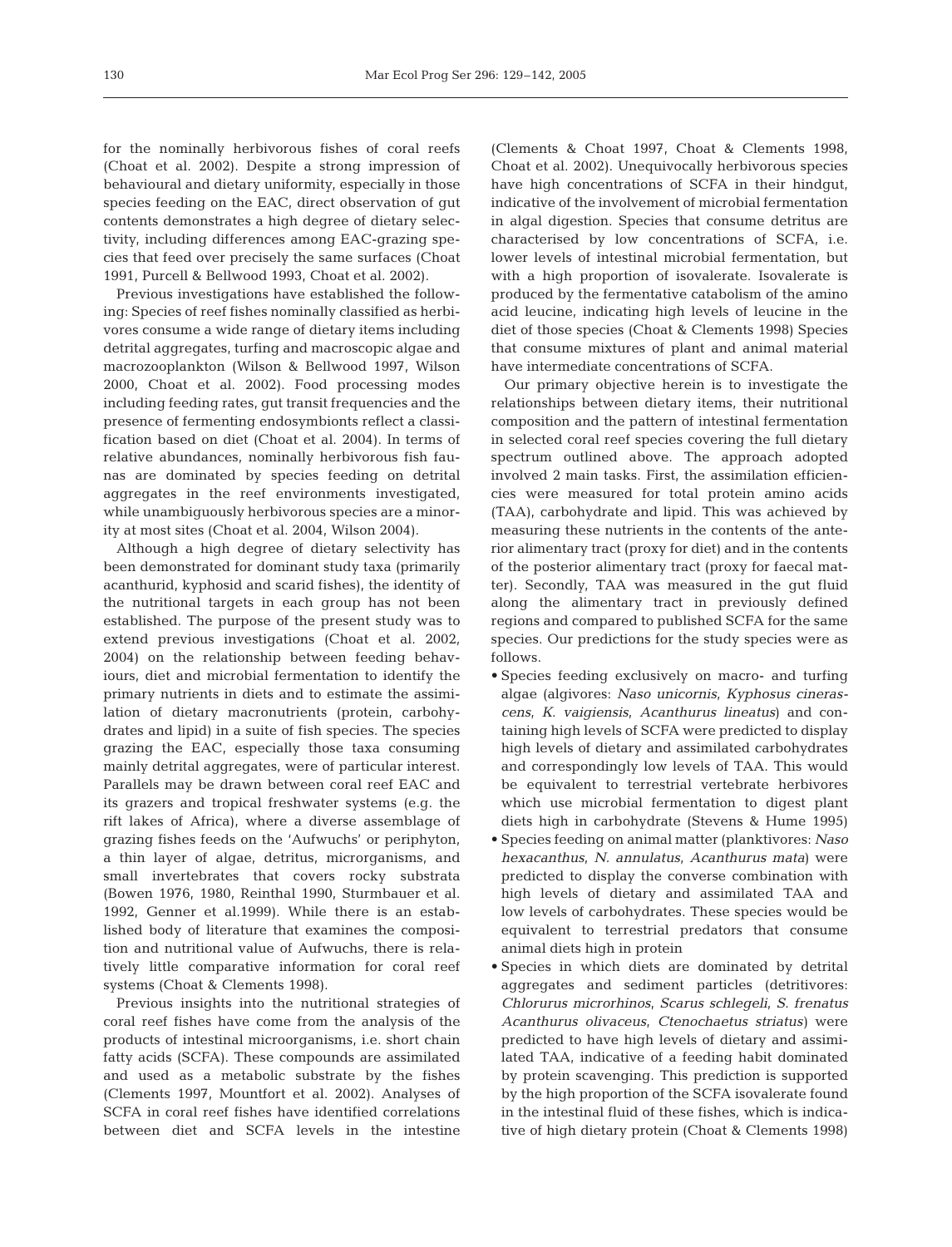• Omnivorous species (omnivores: *Naso tonganus, N. vlamingii)* were predicted to show intermediate levels of dietary carbohydrates and TAA

In the present study we use data on nutrient levels to examine dietary classification in nominally herbivorous coral reef fishes. In a separate study, we will use these nutrient data to explore how these fishes regulate nutrient intake and assimilation.

## **MATERIALS AND METHODS**

**Sample collection and processing.** Samples were collected from a coral reef system at the northern end of the Great Barrier Reef, Australia (14° 42' S, 145° 30' E) in the austral summers of 1997 and 1998. Sampling was restricted to adult fishes collected by spearing from reef crest, flat and slope habitats on midshelf reefs surrounding Lizard Island and the adjacent

outer barrier reefs (Day, Hicks and Noname reefs), where fishes were also collected from open water habitats (location details in Choat et al. 2002 and Gust et al. 2002). Fishes were immediately killed by pithing and placed on ice for transport to the laboratory. Specimens were collected after 11:00 h to ensure that gastrointestinal tracts were full. The 14 taxa collected comprised 9 species of acanthurids (*Acanthurus lineatus*, *A. mata*, *A. olivaceus*, *Ctenochaetus striatus, Naso annulatus*, *N. hexacanthus*, *N. tonganus*, *N. unicornis*, *N. vlamingii)*, 2 species of kyphosids (*Kyphosus cinerascens*, *K. vaigiensis*), and 3 species of scarids (*Chlorurus microrhinos*, *Scarus frenatus*, *S. schlegeli)*. Data on TAA and ash content of EAC algae and detritus are from Crossman et al. (2001) and in the present study are further analysed for carbohydrate and lipid.

Standard length, total length and total weight were measured for each fish in the laboratory (Table 1). Digesta were collected from the anterior and posterior

Table 1. Number (n), standard length (SL), weight (W) and diet of study species

| Species                  | W(g)<br>SL (mm)<br>$\mathbf n$<br>$\overline{X}$<br>Range<br>$\overline{X}$                                                                                      |     | Range       | Diet composition | Trophic group | Source                                                                                                                                          |                          |                                                                       |  |  |  |
|--------------------------|------------------------------------------------------------------------------------------------------------------------------------------------------------------|-----|-------------|------------------|---------------|-------------------------------------------------------------------------------------------------------------------------------------------------|--------------------------|-----------------------------------------------------------------------|--|--|--|
| Acanthurus<br>lineatus   | 10                                                                                                                                                               |     | 191 178-203 | 319              | $220 - 398$   | Filamentous rhodophytes<br>and chlorophytes                                                                                                     | Algivore                 | Robertson & Gaines (1986)                                             |  |  |  |
|                          |                                                                                                                                                                  |     |             |                  |               | Thallose and filamentous<br>rhodophytes                                                                                                         |                          | Choat et al. (2002)                                                   |  |  |  |
| A. mata                  | 5                                                                                                                                                                | 327 | $301 - 359$ | 999              | 780-1304      | Zooplankton                                                                                                                                     | Planktivore              | Randall et al. (1990)                                                 |  |  |  |
| A. olivaceus             | 8                                                                                                                                                                | 194 | $160 - 210$ | 352              | $214 - 493$   | Detritus, diatoms and algae on sand<br>Algal detritus                                                                                           | Detritivore              | <b>Myers</b> (1989)<br>Choat et al. (2002)                            |  |  |  |
| Ctenochaetus<br>striatus | 8                                                                                                                                                                | 182 | 157-198     | 297              | 182-363       | Detritus, diatoms, cyanobacteria<br>Algal detritus                                                                                              | Detritivore              | <b>Myers</b> (1989)<br>Choat et al. (2002)                            |  |  |  |
| Naso<br>annulatus        | 5                                                                                                                                                                | 530 | 489-568     | 4076             | 3256-5000     | Zooplankton, crinoids<br>Zooplankton, filamentous chlorophytes<br>thallose rhodophytes                                                          | Planktivore <sup>a</sup> | Clements & Choat (1995)<br>Choat et al. (2002)                        |  |  |  |
| N. hexacanthus           | 5                                                                                                                                                                | 487 | $450 - 515$ | 2358             | 1886-2738     | Zooplankton<br>Zooplankton                                                                                                                      | Planktivore              | <b>Myers</b> (1989)<br>Choat et al. (2002)                            |  |  |  |
| N. tonganus              | 7                                                                                                                                                                | 397 | $201 - 465$ | 1613             | 288-1994      | Fleshy algae, benthic invertebrates<br>Fleshy algae, benthic invertebrates<br>Thallose chlorophytes and rhodophytes,<br>filamentous rhodophytes | Omnivore                 | <b>Myers</b> (1989)<br>Choat & Clements (1995)<br>Choat et al. (2002) |  |  |  |
| N. unicornis             | 5                                                                                                                                                                | 276 | $236 - 321$ | 724              | 416-1104      | Thallose phaeophytes<br>Thallose phaeophytes,<br>filamentous rhodophytes                                                                        | Algivore                 | Robertson & Gaines (1986)<br>Choat et al. (2002)                      |  |  |  |
| N. vlamingii             | 5                                                                                                                                                                | 330 | $315 - 370$ | 1002             | 804-1271      | Zooplankton, fish faeces<br>Zooplankton, filamentous chlorophytes,<br>thallose rhodophytes                                                      | Omnivore                 | Myers (1989), Robertson (1982)<br>Choat et al. (2002)                 |  |  |  |
| Kyphosus<br>cinerascens  | 5                                                                                                                                                                | 322 | $254 - 342$ | 1244             | 577-1529      | Thallose and filamentous rhodophytes<br>Thallose rhodophytes,<br>filamentous chlorophytes,<br>thallose and filamentous phaeophytes              | Algivore                 | Myers (1989), Randall et al. (1990)<br>Choat et al. (2002)            |  |  |  |
| K. vaigiensis            | 5                                                                                                                                                                | 299 | $290 - 312$ | 896              | 864-892       | Thallose phaeophytes and chlorophytes<br>Thallose phaeophytes and chlorophytes                                                                  | Algivore                 | Clements & Choat (1997)<br>Choat et al. (2002)                        |  |  |  |
| Chlorurus<br>microrhinos | $\overline{4}$                                                                                                                                                   | 307 | $276 - 335$ | 1069             | 743-1368      | Epilithic algae, living coral<br>Detritus                                                                                                       | Detritivore              | Bellwood & Choat (1990)<br>Choat et al. (2002)                        |  |  |  |
| Scarus frenatus          | 10                                                                                                                                                               | 238 | $194 - 285$ | 539              | $253 - 920$   | Epilithic algae                                                                                                                                 | Detritivore <sup>b</sup> | Bellwood & Choat (1990)                                               |  |  |  |
| S. schlegeli             | 5                                                                                                                                                                | 211 | $195 - 255$ | 365              | $260 - 590$   | Epilithic algae, sand surface<br>Detritus                                                                                                       | Detritivore              | Bellwood & Choat (1990)<br>Choat et al. (2002)                        |  |  |  |
|                          | <sup>a</sup> This species does consume some algae but was designated planktivore as zooplankton and animal material make up >50% of its diet (Choat et al. 2002) |     |             |                  |               |                                                                                                                                                 |                          |                                                                       |  |  |  |

 $^{\rm a}$  This species does consume some algae but was designated planktivore as zooplankton and animal material make up >50% of its diet (Choat et al. 2002) and no identifiable algae were present in individuals collected for nutritional analysis <sup>b</sup> Gut contents similar to *S. schlegeli* (J. H. Choat pers. obs.), therefore classed as detritivore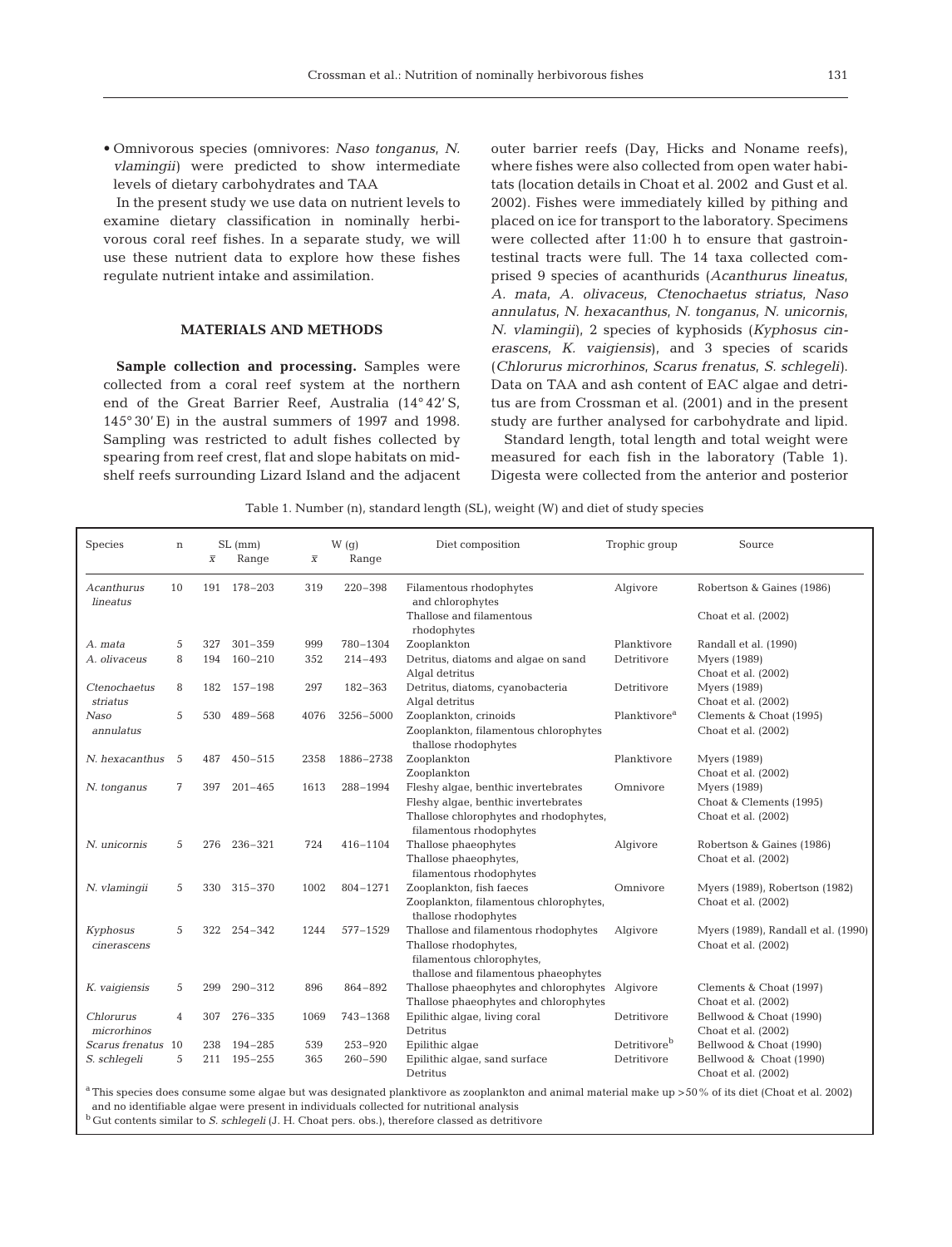alimentary tract and frozen at –20°C for determination of assimilation efficiencies. Gut content of the stomach (or intestinal swelling in the scarids, which lack a stomach: Clements & Bellwood 1988) was considered a proxy for diet and the hindgut material was considered a proxy for faecal matter. Gut fluid (for amino acid analysis) was collected from 5 alimentary tract segments—the stomach (or intestinal swelling), and 4 intestinal segments. These 5 segments are referred to subsequently as Segments I to V, from anterior to posterior (Clements & Choat 1995). In acanthurids and scarids there was no clear differentiation along the intestine, so the intestine was divided into 4 segments of equal length (Segments II to V). *Kyphosus vaigiensis* has a distal chamber or caecum separated from the rest of the intestine by a sphincter (Clements 1997); this intestinal swelling was considered as Segment V. The remaining intestine for this species was divided into 3 sections of equal length (II–IV). No intestinal swelling was obvious in *K. cinerascens* (Clements 1997), so the intestine was sampled as described for acanthurids. To obtain gut fluid, fresh digesta were removed from each of the 5 gut segments, placed into Eppendorf tubes, and spun at  $12000 \times g$  in an Eppendorf 5414 bench centrifuge for 10 to 15 min until a clear supernatant was obtained. The supernatant was decanted into new tubes, frozen, stored at –20°C, and subsequently transported to the University of Auckland. Gut fluid was removed from fresh digesta to avoid elevated amino acid levels found in gut fluid from frozen digesta (Crossman et al. 2000).

Analysis of the nutritional profiles of detritus feeding acanthurids and scarids identified 2 technical problems. In the stomach samples of *Acanthurus olivaceus* and *Ctenochaetus striatus* it was found that the muscular gizzard was filled with coarse calcareous material required for the trituration of detritus. There was insufficient gut fluid for amino acid analysis, and hence no amino acid data were obtained for this segment. In addition, the retention of inorganic material in the gizzard resulted in substantial underestimation of the levels of dietary macronutrients in the anterior intestinal region and hence the assimilation efficiencies. For this reason assimilation profiles could not be determined in these acanthurids.

In scarids, Choat et al. (2002) found masses of endogenous cells in the anterior gut along with a large quantity of detrital material. These unusual cells appeared to be secreted from glandular material near the pharyngeal jaws (Choat et al. 2002). The intact nature of these endogenous cells suggests that they may play a role in the digestive process. It is likely that these cells would have contributed to the nutrient levels measured, including the high levels of TAA in the solids from the anterior intestine. In order to obtain a

more accurate picture of exogenous inputs of nutrients, gut fluid (which did not contain particulate or cellular material) was extracted and used to provide comparative assimilation profiles for all species.

In the laboratory frozen ingesta and digesta were dried to constant weight with a Dura-Drycan™ freeze drier. Wet weight was obtained prior to freeze-drying in order to calculate percentage water. The dried material was then ground to a fine powder in a ball mill (Retsch mixer mill MM2) and stored desiccated at –20°C. All mass measurements were determined to the nearest 0.01 mg on an analytical balance (Mettler AE 163, Mettler Instrumente). Proteins were extracted by accurately weighing approximately 20 mg of ground sample into Eppendorf tubes and adding 0.6 ml of 1 M NaOH. Tubes were then mixed by vortexing and placed on a rocker for 12 h (Montgomery & Gerking 1980). After extraction, tubes were centrifuged (12 000  $\times$  *g*, 5 min) to pellet particulate material, and supernatants were removed for amino acid analysis.

**Analytical procedures.** *Amino acid analysis:* Total nitrogen is used by many authors to measure protein, but will include a non-assimilable nitrogen component, while many spectrophotometric protein assays are subject to interference from compounds found in algae (Crossman et al. 2000). To circumvent these analytical problems, protein was measured by amino acid analysis. Another advantage of amino acid analysis is that it will detect peptides and free amino acids not detected by spectrophotometric protein assays.

Amino acid analysis was performed following the procedure of Crossman et al. (2000). Gut fluid or acidified protein extracts were loaded into hydrolysis tubes, dried under vacuum, and hydrolysed in 6 M HCl and 1% phenol at 150°C for 60 min under nitrogen using a PICO·TAG™ Work Station (Waters). Hydrolysed samples were derivatised with phenylisothiocyanate and quantified by reverse phase HPLC using a 421 amino acid analyser coupled to a 172 microbore HPLC (Applied Biosystems).

*Ash, lipid and carbohydrate analysis:* Ash content of the dried samples was determined by combusting 50 mg samples at 500°C in a Kotter kiln for 16 h.

Lipid was determined gravimetrically in a procedure modified from Folch et al. (1957). Samples of dried gut contents or EAC algae or detritus (40 mg) were mixed in 100 µl water and 1.5 ml of chloroform/methanol (1:2  $v/v$ ) and left to stand (10 min,  $4°C$ ). These were then centrifuged and the supernatants removed. A further 1.5 ml of chloroform/methanol  $(2:1 \text{ v/v})$  was added to the pellets and the samples processed as before. The 2 supernatant aliquots were pooled and 0.95 ml of 0.7% (w/v) NaCl solution was added. The samples were mixed thoroughly and then left to stand (30 min, 4°C).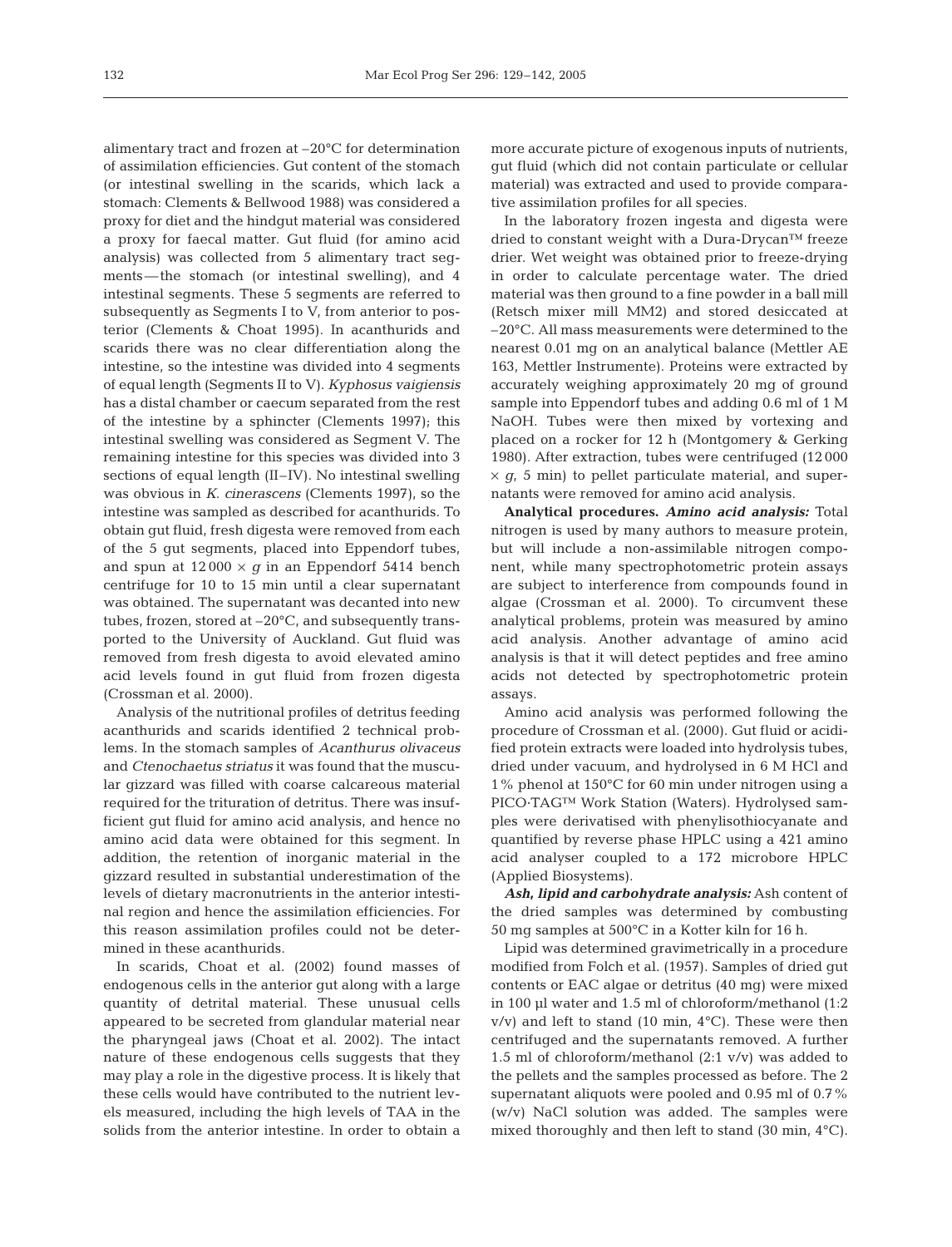Samples were then centrifuged and a measured portion of the lower chloroform/methanol phase removed and placed into pre-weighed glass vials. The chloroform was evaporated in a vacuum desiccator, and the vials re-weighed to determine lipid content.

Carbohydrate was measured using a reducing sugar assay modified from Englyst & Cummings (1988), whereby 10 to 20 mg of dry digesta, EAC algae, or detritus was weighed accurately into glass culture tubes with screw tops. Lipid was removed from samples containing >10% lipid. This was achieved by the addition of 4 ml of acetone to the tubes, which were then vortexed and left for 30 min. Tubes were then centrifuged at  $1800 \times g$  for 10 min. After centrifugation the lipid-rich supernatant was discarded and the tubes were allowed to dry in a 70°C oven for 20 min. Calcium carbonate was then removed from the samples. This involved wetting the samples with 50 µl of 80% ethanol, followed by 300 µl of 6 M HCl to remove the calcium carbonate. After dissolution the tubes were allowed to dry for 30 min in a 70°C oven. The carbohydrate in the samples was then hydrolysed. This was achieved by addition of 200 µl of 12 M sulphuric acid and heating the tubes in a 35°C shaking water bath for 1 h, followed by addition of 2.2 ml of water and incubation in a boiling water bath for a further 2 h. Cooled tubes were then centrifuged at  $1800 \times g$  for 10 min and the supernatant removed for colorimetry. This involved running blanks (25% saturated benzoic acid and 1 M sulphuric acid), fresh sugar standards (0.5, 1.0, 1.5, and 2.0 mg m $l^{-1}$  glucose in a solution of 25% benzoic acid and 1 M sulphuric acid) and sample hydrolysates; duplicates of 1 ml from each solution were delivered to separate test tubes along with 0.1 ml of 0.5 mg  $ml^{-1}$ glucose (in 50% benzoic acid) and 0.1 ml 3.9 M sodium hydroxide, and then mixed by vortex. Next, 0.4 ml dinitrosalicylate solution (5.0 g 3,5-dinitrosalicylate acid, 8.0 g sodium hydroxide, and 150 g sodium/potassium tartrate in water to a final volume of 0.5 l) was added to each tube, mixed by vortex, and placed in a briskly boiling water bath for 10 min. Tubes were then cooled and 4.0 ml water added. The tubes were then mixed thoroughly by inversion and the absorbance read at 530 nm. Sugar concentration was determined in the samples by comparing sample absorbance to that of standards.

*Assimilation efficiencies:* Assimilation efficiency is the proportion of ingested food that is absorbed by the digestive system. Assimilation efficiencies were determined by comparing nutrient concentrations in the stomach (or anterior intestine) with faecal concentrations and using ash (a component assumed not to be digested or absorbed) to correct faecal nutrient concentrations, as described in Montgomery & Gerking (1980).

The grazing acanthurids *Ctenochaetus striatus* and *Acanthurus olivaceus* were not included, as preliminary analysis has shown that the methods used are not suitable for use with these fishes. Both these species have a muscular gizzard-like stomach in which ingested inorganic material is used to grind food (Horn 1989). This inorganic matter caused an underestimation of the nutritional value of stomach contents and resulted in negative assimilation efficiencies.

**Statistical analysis.** Principal components analysis (PCA) was performed on the 5 dependent variables: moisture, ash, amino acids, carbohydrate and lipid measured in stomach and anterior intestinal contents. As no moisture data were collected for EAC detritus and algae, these 2 independent variables were excluded from the analysis. The first 2 principal components were plotted and the 95% confidence ellipses plotted around the following *a priori* groups: herbivores, omnivores, carnivores, and algivores.

Kruskal-Wallis ANOVAs combined with Dunn's multiple comparison tests (Zar 1984) were used to test for differences in TAA, carbohydrate and lipid between the dietary groups detritivorous scarids, planktivores, omnivores and algivores.

Analysis of variance combined with Tukey's honestly significant difference (HSD) test (for unequal N) was used to test for differences in peak TAA concentration of gut fluid between the dietary groups detritivorous scarids, detritivorous acanthurids, planktivores, omnivores and algivores.

Pearson's correlation was used to examine the relationship between peak TAA concentration and peak SCFA concentration in the gut fluid.

#### **RESULTS**

The nutrient analysis of dietary (Segment I) and faecal (hindgut) material of the study species plus that of the epilithic algal community (detritus and algae), the main food source for many species, is presented in Table 2. Moisture, ash, amino acids, carbohydrate and lipid all varied in the diet between the study species. To explore the relationships between dietary nutrients and diet category (planktivores, omnivores, algivores and detritivorous scarids), data were analysed by principal components analysis. The results of the analysis are presented in Fig. 1. Data for the first 2 principal components (PC) explained 52.2% (PC 1) and 34.7% (PC 2) of the variation in the data, respectively. This shows a clear separation of algivores from planktivores, with algivores containing higher proportions of carbohydrate  $(28.8 \text{ to } 42.1\% \text{ vs. } 4.7 \text{ to } 7.9\%)$  and planktivores greater proportions of amino acids (25.2 to 37.1% vs. 7.7 to 11%) and lipid (11.1 to 13.7% vs. 4.5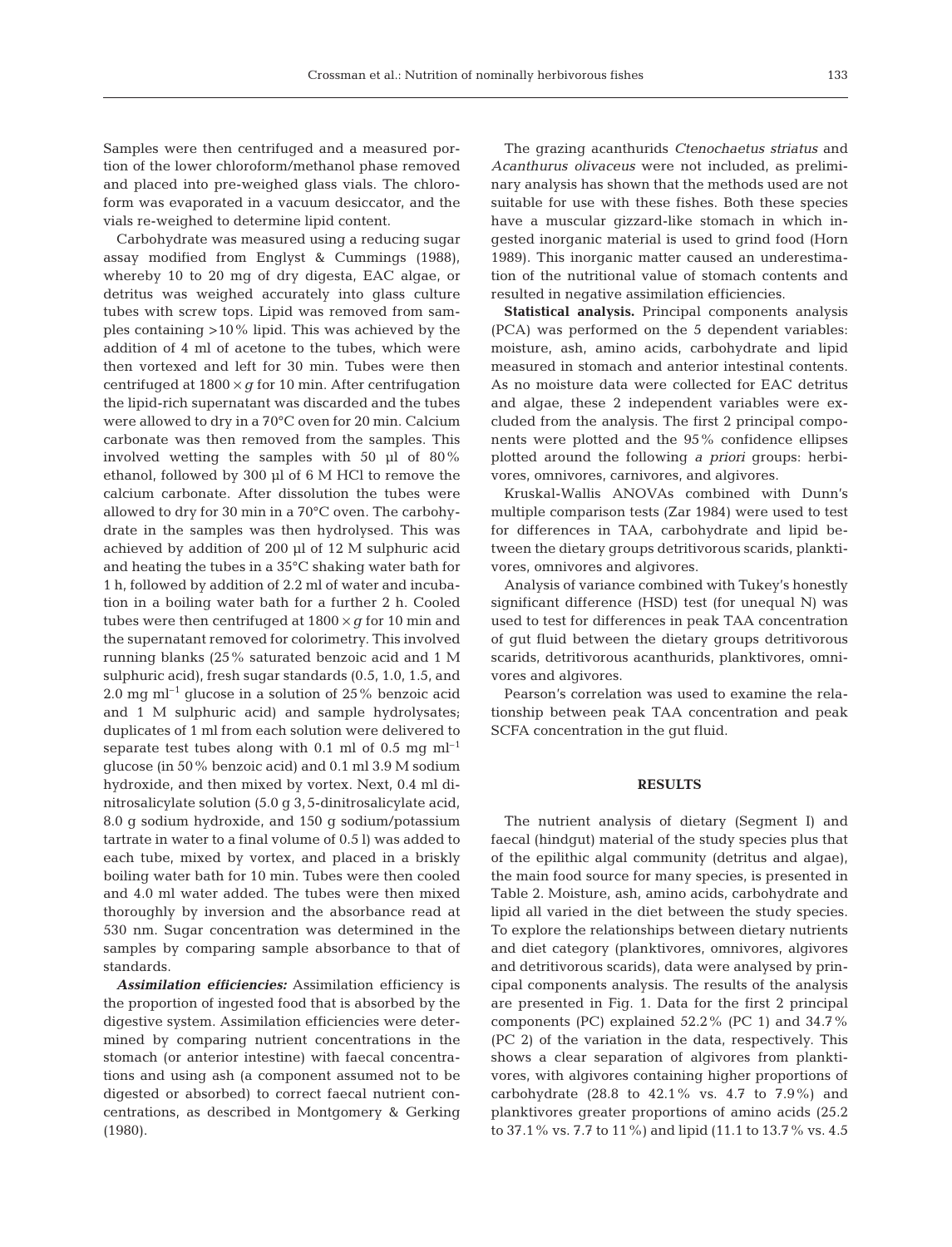| <b>Species</b>                         | Organ                                                                  | Moisture<br>(%)     |                |            |        | Ash<br>$(\%$ dry wt) |             |        | Amino acid<br>$(\%$ dry wt) |            |                     | Carbohydrate<br>$(\%$ dry wt) |            |                     | Lipid<br>$\frac{6}{6}$ dry wt |            |  |
|----------------------------------------|------------------------------------------------------------------------|---------------------|----------------|------------|--------|----------------------|-------------|--------|-----------------------------|------------|---------------------|-------------------------------|------------|---------------------|-------------------------------|------------|--|
|                                        |                                                                        | n                   | $\overline{X}$ | <b>SE</b>  | n      | $\overline{X}$       | <b>SE</b>   | n      | $\overline{X}$              | SЕ         | n                   | $\overline{X}$                | SE         | n                   | $\overline{X}$                | <b>SE</b>  |  |
| <b>Planktivores</b>                    |                                                                        |                     |                |            |        |                      |             |        |                             |            |                     |                               |            |                     |                               |            |  |
| Naso annulatus                         | Stomach                                                                | 5                   | 94.0           | 0.4        | 5      | 38.5                 | 3.6         | 5      | 25.2                        | 2.3        | 5                   | 7.9                           | 0.8        | 5                   | 11.1                          | 1.8        |  |
|                                        | Rectum                                                                 | 5                   | 93.1           | 1.1        | 5      | 43.8                 | 1.7         | 5      | 7.6                         | 1.0        | 5                   | 11.0                          | 1.2        | 5                   | 7.2                           | 0.5        |  |
| N. hexacanthus                         | Stomach                                                                | 5                   | 91.8           | 0.2        | 5      | 15.1                 | 2.3         | 5      | 37.1                        | 1.3        | 5                   | 4.7                           | 0.3        | 5                   | 13.7                          | 0.7        |  |
|                                        | Rectum                                                                 | 5                   | 92.1           | 1.6        | 5      | 30.0                 | 2.9         | 5      | 18.6                        | 2.9        | 5                   | 5.8                           | 0.6        | 5                   | 9.9                           | 0.9        |  |
| <b>Omnivores</b>                       |                                                                        |                     |                |            |        |                      |             |        |                             |            |                     |                               |            |                     |                               |            |  |
| Naso tonganus                          | Stomach                                                                | 4                   | 90.8           | 1.1        | 4      | 28.9                 | 5.8         | 4      | 24.9                        | 4.6        | 4                   | 25.5                          | 0.7        | 4                   | 9.3                           | 1.4        |  |
|                                        | Rectum                                                                 | 4                   | 81.4           | 4.5        | 4      | 69.7                 | 6.3         | 4      | 3.2                         | 1.0        | 4                   | 11.1                          | 3.5        | 4                   | 1.7                           | 0.5        |  |
| N. vlamingii                           | Stomach                                                                | 5                   | 90.5           | 0.8        | 5      | 33.7                 | 3.2         | 5      | 15.7                        | 4.2        | 5                   | 14.8                          | 2.2        | 5                   | 8.1                           | 0.9        |  |
|                                        | Rectum                                                                 | 5                   | 89.5           | 0.7        | 5      | 47.5                 | 1.2         | 5      | 5.3                         | 0.4        | 5                   | 15.7                          | 1.7        | 5                   | 5.3                           | 0.5        |  |
| <b>Algivores</b>                       |                                                                        |                     |                |            |        |                      |             |        |                             |            |                     |                               |            |                     |                               |            |  |
| Acanthurus                             | Stomach                                                                | 5                   | 82.9           | 3.1        | 5      | 41.4                 | 2.1         | 5      | 11.0                        | 1.1        | 5                   | 28.8                          | 2.5        | 5                   | 5.9                           | 0.7        |  |
| lineatus                               | Rectum                                                                 | 5                   | 81.7           | 1.6        | 5      | 48.3                 | 2.1         | 5      | 9.0                         | 0.9        | 5                   | 23.1                          | 1.8        | 5                   | 4.9                           | 0.7        |  |
| Kyphosus                               | Stomach                                                                | 5                   | 88.3           | 1.0        | 5      | 21.6                 | 2.9         | 5      | 8.2                         | 1.2        | 5                   | 42.1                          | 3.6        | 5                   | 4.7                           | 0.6        |  |
| cinerascens                            | Rectum                                                                 | 5                   | 82.4           | 0.9        | 5      | 56.2                 | 4.0         | 5      | 4.5                         | 0.3        | 5                   | 18.9                          | 3.3        | 5                   | 2.2                           | 0.1        |  |
| K. vaigiensis                          | Stomach                                                                | 5                   | 90.5           | 0.5        | 5      | 24.1                 | 2.2         | 5<br>5 | 7.7                         | 0.8        | 5                   | 37.9                          | 2.1        | 5                   | 4.5                           | 0.5        |  |
| Naso unicornis                         | Rectum<br>Stomach                                                      | 5<br>5              | 92.0<br>86.0   | 0.7<br>1.2 | 5<br>5 | 37.6<br>32.2         | 2.6<br>4.4  | 5      | 8.4<br>8.3                  | 1.2<br>1.1 | 5<br>5              | 23.1<br>30.3                  | 3.1<br>2.2 | 5<br>5              | 4.2<br>6.7                    | 0.6<br>0.7 |  |
|                                        | Rectum                                                                 | 5                   | 89.1           | 1.3        | 5      | 46.4                 | 2.5         | 5      | 6.0                         | 0.3        | 5                   | 20.1                          | 2.3        | 5                   | 4.6                           | 0.1        |  |
|                                        |                                                                        |                     |                |            |        |                      |             |        |                             |            |                     |                               |            |                     |                               |            |  |
| Detritivorous scarids                  |                                                                        |                     |                |            |        |                      |             |        |                             |            |                     |                               |            |                     |                               |            |  |
| Chlorurus<br>microrhinos               | A. intestine                                                           | 4                   | 75.3<br>42.6   | 3.8<br>2.1 | 4      | 48.3                 | 13.7<br>0.8 | 4      | 16.8<br>1.3                 | 7.7<br>0.4 | 4                   | 4.0<br>2.8                    | 0.2<br>0.2 | 4<br>$\overline{4}$ | 8.2                           | 3.4<br>0.1 |  |
| <i>Scarus frenatus</i>                 | Rectum<br>A. intestine                                                 | $\overline{4}$<br>5 | 79.6           | 0.8        | 4<br>5 | 90.0<br>19.7         | 5.4         | 4<br>5 | 44.9                        | 4.3        | $\overline{4}$<br>5 | 4.6                           | 0.2        | 5                   | 0.5<br>17.5                   | 1.3        |  |
|                                        | Rectum                                                                 | 5                   | 65.8           | 1.4        | 5      | 79.2                 | 1.2         | 5      | 4.3                         | 0.4        | 5                   | 6.2                           | 0.3        | 5                   | 1.6                           | 0.1        |  |
| S. schlegeli                           | A. intestine                                                           | 5                   | 74.5           | 1.4        | 5      | 55.9                 | 6.8         | 5      | 22.1                        | 3.8        | 5                   | 4.0                           | 0.2        | 5                   | 7.5                           | 1.1        |  |
|                                        | Rectum                                                                 | 5                   | 51.2           | 1.9        | 5      | 90.1                 | 1.7         | 5      | 2.4                         | 0.4        | 5                   | 2.7                           | 0.2        | 5                   | 0.8                           | 0.2        |  |
| Detritivorous acanthurids              |                                                                        |                     |                |            |        |                      |             |        |                             |            |                     |                               |            |                     |                               |            |  |
| Acanthurus                             | Stomach                                                                | 5                   | 43.3           | 4.4        | 5      | 90.6                 | 0.6         | 5      | 0.6                         | 0.2        | 5                   | 2.3                           | 0.4        | 5                   | 0.4                           | 0.1        |  |
| olivaceus                              | Rectum                                                                 | 5                   | 50.6           | 3.5        | 5      | 90.5                 | 9.5         | 5      | 2.1                         | 0.5        | 5                   | 1.8                           | 0.4        | 5                   | 0.8                           | 0.1        |  |
| Ctenochaetus                           | Stomach                                                                | 5                   | 44.8           | 3.9        | 5      | 87.7                 | 2.1         | 5      | 1.2                         | 0.3        | 5                   | 4.1                           | 0.8        | 5                   | 0.8                           | 0.3        |  |
| striatus                               | Rectum                                                                 | 5                   | 59.0           | 3.5        | 5      | 79.1                 | 2.1         | 5      | 5.5                         | 1.2        | 5                   | 3.7                           | 0.4        | 5                   | 2.1                           | 0.4        |  |
| Epilithic algal community <sup>a</sup> |                                                                        |                     |                |            |        |                      |             |        |                             |            |                     |                               |            |                     |                               |            |  |
|                                        | Detritus                                                               |                     |                |            | 43     | 81.0                 | 1.2         | 49     | 2.1                         | 0.2        | 6                   | 7.1                           | 1.1        | 6                   | 0.8                           | 0.2        |  |
|                                        | Algae                                                                  |                     |                |            | 50     | 83.1                 | 1.1         | 51     | 1.2                         | 0.1        | 6                   | 5.4                           | 1.0        | 6                   | 0.6                           | 0.1        |  |
|                                        | About the set of seal and continue from Common<br>(0.001)<br>$-1$ $-1$ |                     |                |            |        |                      |             |        |                             |            |                     |                               |            |                     |                               |            |  |

Table 2. Nutrient analysis of stomach or anterior intestinal contents and rectal material for study species. A.: anterior; –: no data

a Amino acid and ash values from Crossman et al. (2001)





Fig. 1. Scatter plot of principal components analysis of nutritional components of stomach and anterior intestinal contents of study species. Ellipses are 95% confidence intervals around designated dietary groups. Letters above points denote species; a: *Naso annulatus*; h: *N. hexacanthus*; t: *N. tonganus*; v: *N. vlamingii*; l: *Acanthurus lineatus*; u: *N. unicornis*; c: *Kyphosus cinerascens*; k: *K. vaigiensis*; m: *Chlorurus microrhinos*; f: *Scarus frenatus*; s: *S. schlegeli*. Inset: factor loadings for the 5 nutritional variables. Data for the detritivorous acanthurids (i.e. *Ctenochaetus striatus* and *Acanthurus olivaceus*) were not included in this analysis, as nutrient levels in their stomachs were considered unrepresentative of dietary material due to retention of inorganic material. Data for the epilithic algal complex (EAC) were also not included, as moisture content data were lacking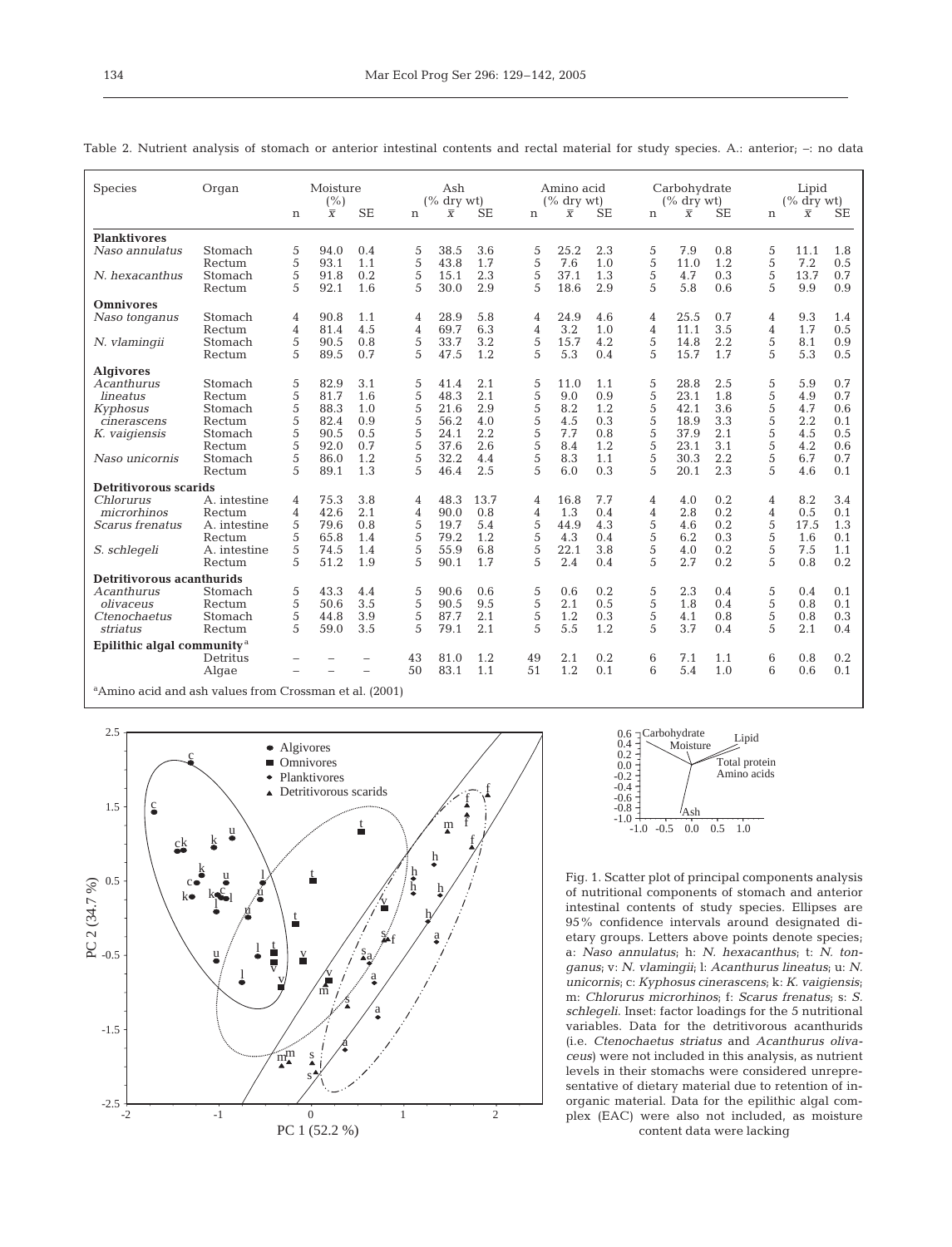to 6.7%) (Table 2). The omnivores overlap the distributions of the 2 previous categories with intermediate levels of amino acids (15.7 to 24.9%), carbohydrate (14.8 to 25.5%), and lipid (8.1 to 9.3%) (Table 2). Detritivorous scarids were distinct from algivores in having moderate to high levels of amino acids (16.8 to 44.9%) and lipids (7.5 to 17.5%) and low levels of carbohydrate (4.0 to 4.6%) (Table 2).

The macronutrient assimilation efficiencies of species are presented in Table 3. For some species, negative assimilation efficiencies were found. This was particularly evident in the detritivorous acanthurids *Acanthurus olivaceus* and *Ctenochaetus striatus*, for which negative assimilation values were very large. These species contain a gizzard like stomach in which they retain inorganic material for grinding dietary food particles (Horn 1989). It is likely that this material caused a substantial underestimation of diet quality, thus generating the large negative assimilation efficiencies. Therefore, these results were excluded from further analysis. Of the remaining species, 5 had negative assimilation values in 1 or more individuals; results for these species, including and excluding negative values are presented in Table 3. As it was unclear if these values were real or artefacts, negative values were retained in subsequent analyses so as not to bias the data set.

Table 3. Percentage assimilation of macronutrients present in the diet of study species

| <b>Species</b>                                                   | n              |                | Amino acid |                | Carbohydrate | Lipid          |           |  |  |  |
|------------------------------------------------------------------|----------------|----------------|------------|----------------|--------------|----------------|-----------|--|--|--|
|                                                                  |                | $\overline{X}$ | <b>SE</b>  | $\overline{X}$ | <b>SE</b>    | $\overline{X}$ | <b>SE</b> |  |  |  |
| <b>Planktivores</b>                                              |                |                |            |                |              |                |           |  |  |  |
| Naso annulatus                                                   | 5              | 73.5           | 3.9        | $-23.1$        | 15           | 39.0           | 8.2       |  |  |  |
|                                                                  | 1 <sup>a</sup> | 70.8           |            | 70.8           |              | 38.2           |           |  |  |  |
| N. hexacanthus                                                   | 5              | 75.4           | 3.8        | 38.9           | 5.8          | 63.4           | 5.5       |  |  |  |
| <b>Omnivores</b>                                                 |                |                |            |                |              |                |           |  |  |  |
| Naso tonganus                                                    | 4              | 93.8           | 2.1        | 79.0           | 9.2          | 92.5           | 2.0       |  |  |  |
| N. vlamingii                                                     | 5              | 69.6           | 7.0        | 21.0           | 12           | 51.2           | 7.7       |  |  |  |
|                                                                  | $4^{\rm a}$    | 68.6           | 9.0        | 31.2           | 7.7          | 54.1           | 9         |  |  |  |
| <b>Algivores</b>                                                 |                |                |            |                |              |                |           |  |  |  |
| Acanthurus lineatus                                              | 5              | 25.6           | 12.8       | 27.7           | 10           | 24.7           | 12        |  |  |  |
|                                                                  | $4^{\rm a}$    | 36.4           | 8.9        | 18.4           | 6.0          | 32.4           | 12        |  |  |  |
| Kyphosus cinerascens                                             | 5              | 77.5           | 4.0        | 83.7           | 1.7          | 80.2           | 3.8       |  |  |  |
| K. vaigiensis                                                    | 5              | 17.4           | 23         | 61.7           | 4.2          | 32.9           | 15.3      |  |  |  |
|                                                                  | 3 <sup>a</sup> | 51.8           | 14         | 62.8           | 4.0          | 55.4           | 10.9      |  |  |  |
| Detritivorous scarids                                            |                |                |            |                |              |                |           |  |  |  |
| Chlorurus microrhinos                                            | 4              | 93.2           | 2.2        | 59.0           | 13           | 94.8           | 1.8       |  |  |  |
| Scarus frenatus                                                  | 5              | 97.2           | 1.2        | 66.6           | 8.9          | 97.4           | 1.0       |  |  |  |
| S. schlegeli                                                     | 5              | 90.8           | 3.5        | 55.2           | 9.4          | 92.0           | 2.1       |  |  |  |
| Detritivorous acanthurids                                        |                |                |            |                |              |                |           |  |  |  |
| Acanthurus olivaceus                                             | 5              | $-379$         | 150        | 5.3            | 22           | $-132$         | 62        |  |  |  |
|                                                                  | $0^{\rm a}$    |                |            | -              |              |                |           |  |  |  |
| Ctenochaetus striatus                                            | 5              | $-660$         | 269        | $-11$          | 14.5         | $-336$         | 163       |  |  |  |
|                                                                  | $0^{\rm a}$    |                |            |                |              |                |           |  |  |  |
| <sup>a</sup> Values excluding negative assimilation efficiencies |                |                |            |                |              |                |           |  |  |  |

To determine which nutrients were predominately utilised by each dietary group, the proportions in which each nutrient was assimilated were calculated for each diet category (Fig. 2). The assimilation efficiencies of macronutrients generally followed their proportions in the diet. Planktivores and detritivorous scarids assimilated the highest proportion of amino acids and lowest proportion of carbohydrate, which were significantly different from the low proportion of amino acids and high proportion of carbohydrate assimilated by algivores (Dunn's test,  $p < 0.05$ , Fig. 2). The proportion of lipid assimilated was highest in detritivorous scarids and planktivores, but was only significantly different between detritivorous scarids and algivores (Dunn's test,  $p < 0.05$ , Fig. 2). The omnivores assimilated intermediate proportions of TAA, carbohydrate, and lipid, and were not significantly different from other dietary groups (Dunn's test, p < 0.05, Fig. 2).

Previous work on the nutritional ecology of the study species (Choat & Clements 1998) suggested a negative relationship between the level of fermentative digestion and dietary protein. To further examine the dietary strategies in the study species, the amino acid content of the gut fluid was measured and compared to published SCFA levels. This also removed the potential influence of endogenous cells secreted by detriti-

vorous scarids, as these cells would have been removed by centrifugation. The amino acid content of the gut fluid varied along the gastrointestinal tract in all species. The highest amino acid values were measured in the anterior intestine, and then consistently dropped in following segments, with the lowest values in either the penultimate or distal gut segment (Fig. 3). In contrast, SCFA levels were lowest in anterior segments, with peak values occurring in posterior segments (Fig. 3, and Clements & Choat 1995).

The peak amino acid concentration of the gut fluid also varied between species, ranging from an average of 4.4 mg ml–1 in the algivorous acanthurid *Naso unicornis* to an average of  $51.6$  mg  $ml^{-1}$ in the scarid *Scarus frenatus* (Fig. 3). Peak amino acid concentrations of the gut fluid varied significantly (1-way ANOVA, p < 0.001) between the dietary groups planktivores, omnivores, algivores, detritivorous acanthurids and scarids. Tukey's HSD test for unequal n was used to locate differences between dietary groups (Fig. 4). Detritivorous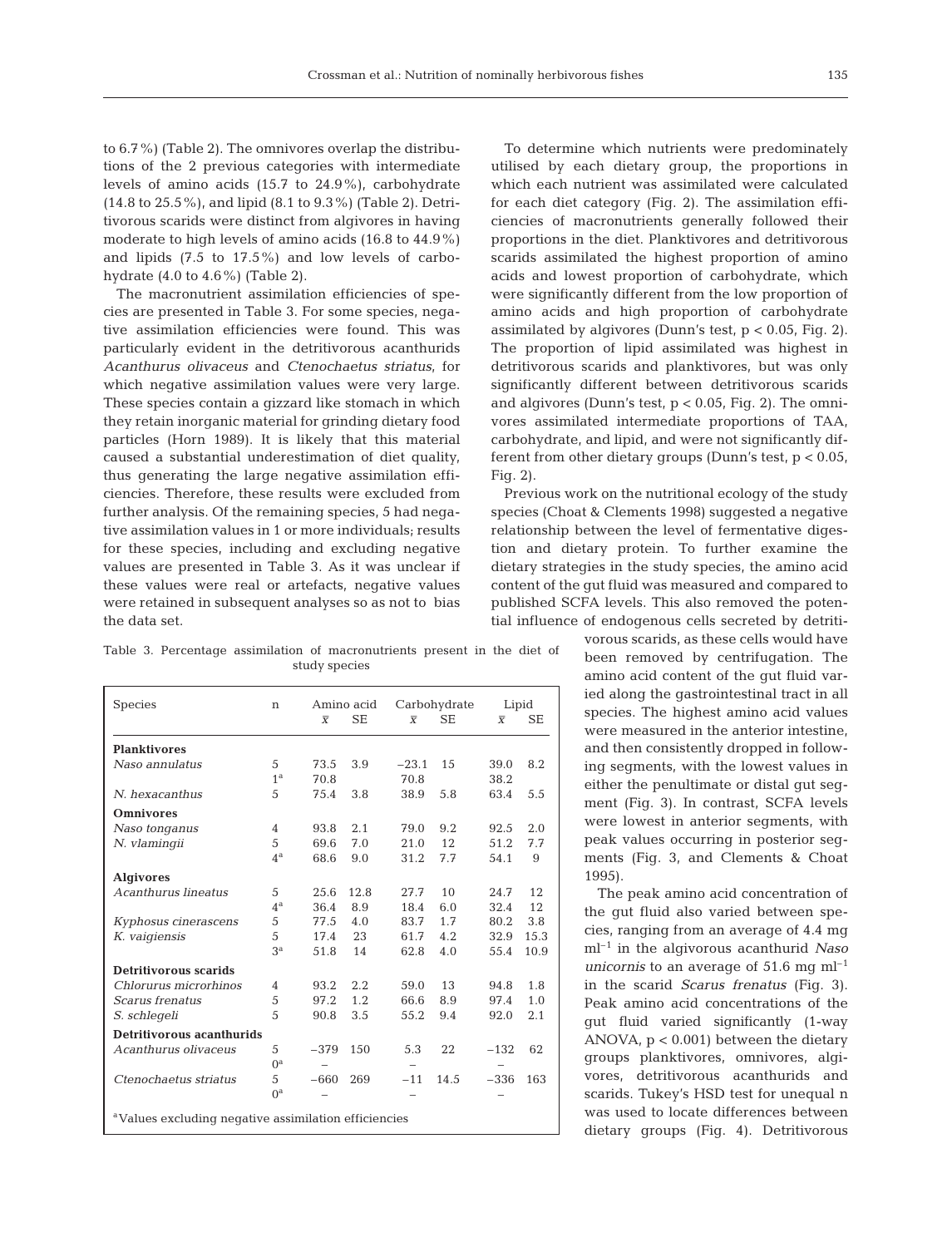

Fig. 2. Relative proportions (mean + SE) of each macronutrient assimilated by the 4 dietary groups. Planktivores (n = 10): *Acanthurus mata* and *Naso hexacanthus*; detritivorous scarids (n = 14): *Chlorurus microrhinos*, *Scarus frenatus* and *S. schlegeli*; omnivores (n = 9): *N. tonganus* and *N. vlamingii*; algivores (n = 19): *Acanthurus lineatus, N. unicornis, Kyphosus cinerascens* and *K. vaigiensis*. Kruskal-Wallis ANOVA showed that dietary groups varied significantly in total protein amino acids (p < 0.001), carbohydrate ( $p < 0.001$ ) and lipid ( $p < 0.001$ ). Different capital letters above bars represent significant differences (p < 0.05)

scarids had the highest values and were significantly different from all other groups; detritivorous acanthurids and planktivores had the next highest values, and were significantly different from omnivores and algivores but not from each other. There was no significant difference between omnivores and algivores.



Fig. 3. Mean (±SE) concentrations of total protein amino acids (TAA) and total short chain fatty acids (SCFA) in fluid from the 5 gut segments (I to V) in the study species (SCFA data recalculated from Clements & Choat [1995, 1997]). Number of individuals measured for TAA and SCFA were: *Acanthurus lineatus* (TAA n = 6, SCFA n = 9), *A. mata, A. olivaceus* (TAA n = 5–8, SCFA n = 10), *Ctenochaetus striatus* (TAA n = 5, SCFA n = 10), *Naso hexacanthus* (TAA n = 5, SCFA n = 11), *N. tonganus* (TAA n = 5, SCFA n = 14), *N. unicornis* (TAA n = 5, SCFA n = 11), *N. vlamingii* (TAA n = 5, SCFA n = 14), *Kyphosus cinerascens* (TAA n = 5, SCFA n = 8), *K. vaigiensis* (TAA n = 5, SCFA n = 8), *Chlorurus microrhinos* (TAA n = 4, SCFA n = 4), *Scarus frenatus* (TAA n = 8, SCFA no data), and *S. schlegeli* (TAA n = 5, SCFA n = 7)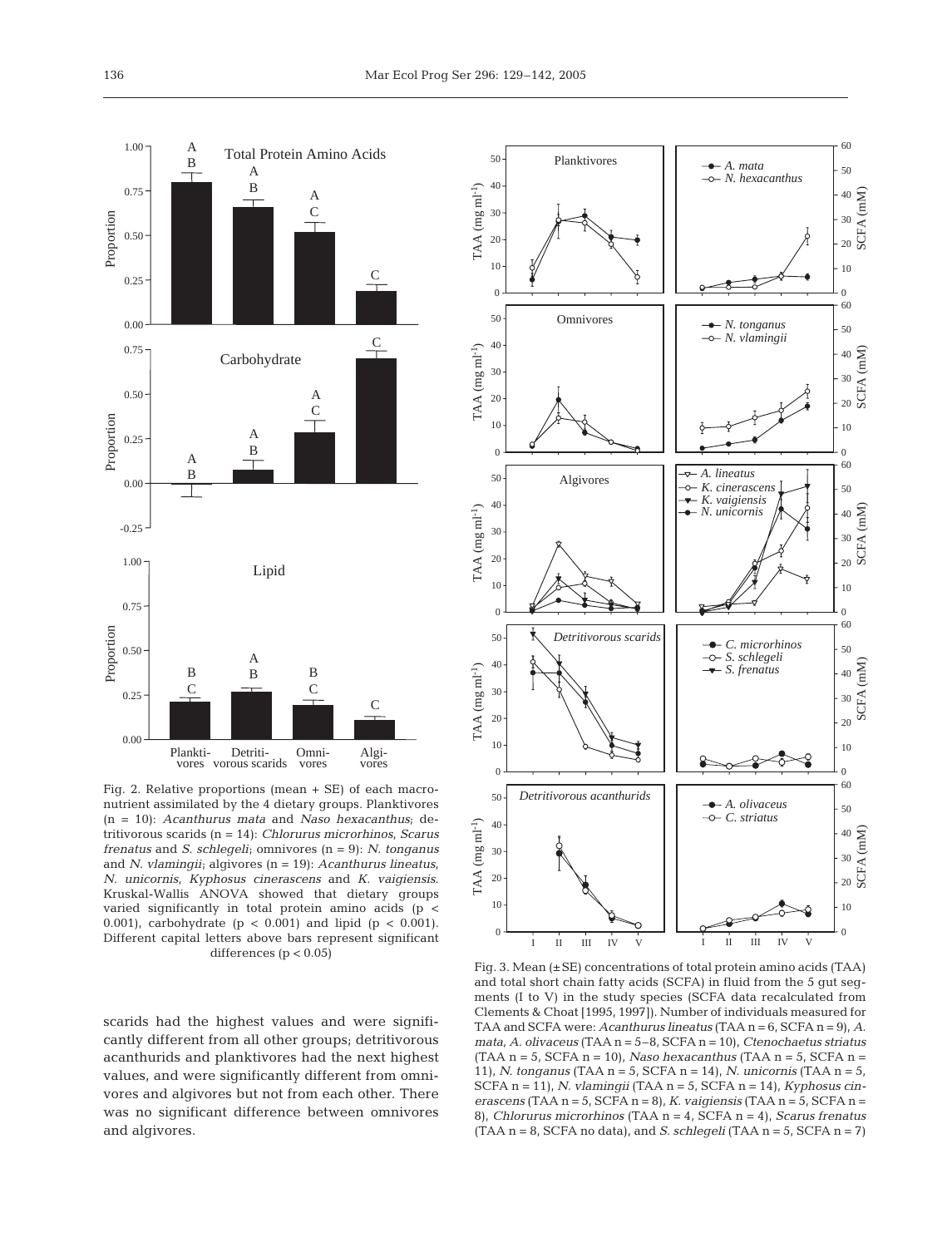

Fig. 4. Mean (+SE) peak total protein amino acid concentration in gut fluid of 5 dietary groups. For planktivores  $n = 10$ , omnivores  $n = 10$ , algivores  $n = 21$ , detritivorous scarids n = 17, detritivorous acanthurids (*Acanthurus olivaceus* and *Ctenochaetus striatus*) n = 12. Species composition of other groups as in legend to Fig. 2. 1-way ANOVA showed that TAA varied significantly between dietary groups (p < 0.001). Different capital letters above bars represent significant differences ( $p < 0.05$ )



Fig. 5. Linear correlation between Peak TAA concentrations in gut fluid and maximum total SCFA concentrations in gut fluid of study species. Data are mean  $\pm$ SE. Total SCFA data recalculated from Clements & Choat (1995, 1997) and Choat & Clements (1998). Letters next to data points designate species; c: *Ctenochaetus striatus*; o: *Acanthurus olivaceus*; other abbreviations as in legend to Fig. 1

Mean peak amino acid concentrations of the gut fluid (dependant variable) for species were plotted against literature values for mean maximum total SCFA concentrations in the gut fluid (Fig. 5). No value is plotted for *Scarus frenatus* as no published SCFA data exist for this species. This plot showed a strong negative correlation between peak amino acid values and maximum SCFA values. The trend was found to be significant by Pearson's correlation ( $p < 0.001$ ,  $r^2 =$ 0.739). The different dietary groups separated along this correlation. Detritivorous scarids and acanthurids had the highest levels of TAA but the lowest levels of SCFA. Next were planktivorous species that were high in TAA and had low to intermediate levels of SCFA. Omnivores had moderate levels of both TAA and SCFA, and the last group contained 3 algivores that had low levels of TAA but high levels of SCFA.

The mole percent composition of amino acids in stomach or anterior intestinal material from dietary groups, and for EAC detritus and algae, is presented in Fig. 6, which also presents the mole percent composition of peak amino acids from gut fluid for the same dietary groups. The mole percent composition of amino acids in dietary material and the gut fluid are remarkably similar between the different trophic groups.

### **DISCUSSION**

In a series of studies on coral reef herbivores (Clements & Choat 1995, Choat & Clements 1998, Choat et al. 2002, Wilson et al. 2003) it has been argued (1) that marine herbivores display a greater diversity of diets, feeding behaviours and food processing modes than their terrestrial counterparts, and (2) that many of the species identified as herbivores are in fact closer to carnivores in terms of their nutritional profiles. This could not be confirmed until the dietary targets of the relevant species had been properly identified. The present study provides this confirmation by identifying the nutritional targets of a diverse range of nominally herbivorous fishes. Moreover, by establishing the pattern of nutrient levels and their assimilation within the alimentary tract, and by incorporating information on SCFA levels, this study provides a framework for comparing nutritional strategies in a range of grazing reef fishes.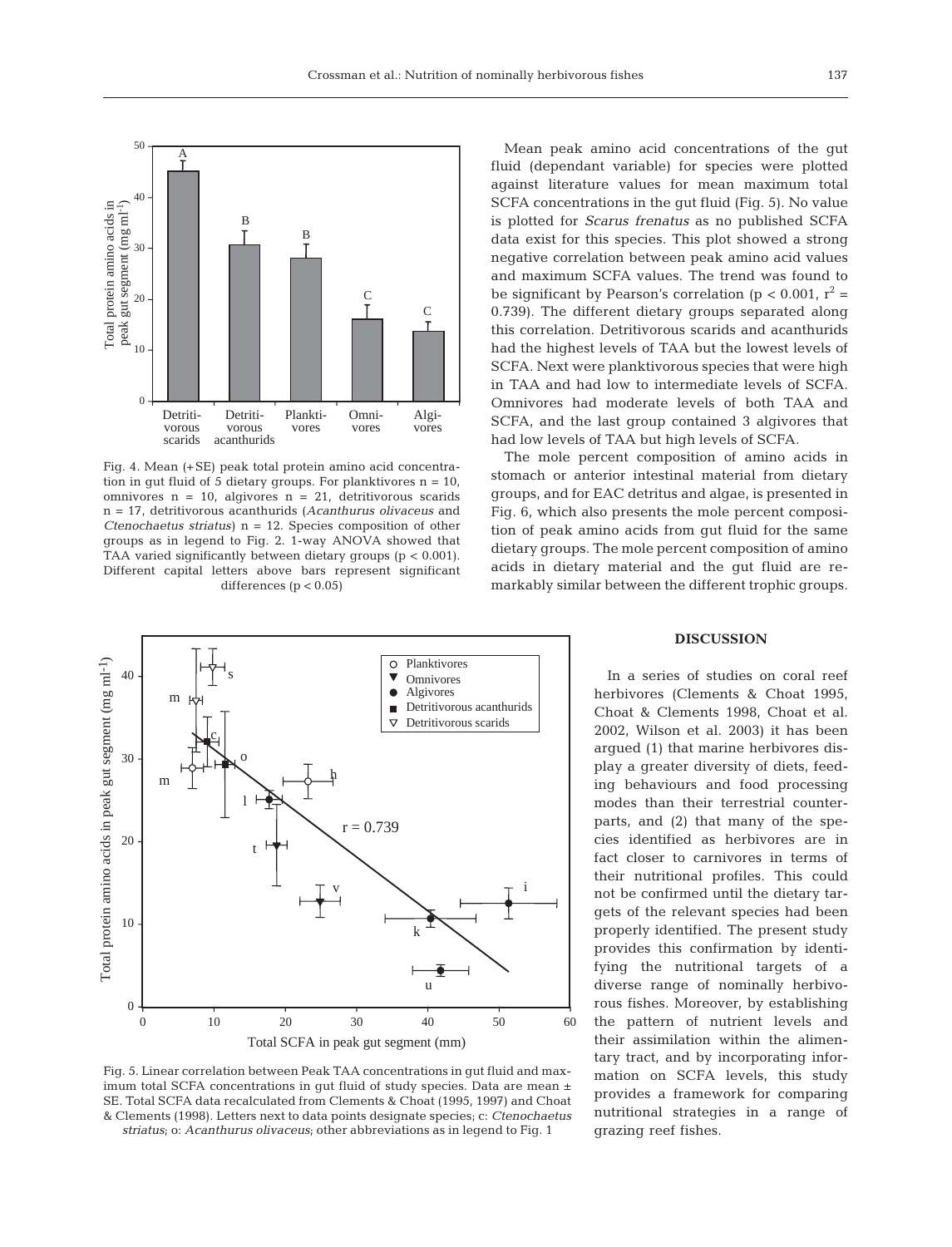

Fig. 6. Mean (symbols), 95% confidence intervals (boxes) and range (whiskers) of (A) mole % protein amino acids in stomach, anterior intestinal material and EAC detritus, and algae and (B) mole % of peak amino acids from gut fluid in different dietary categories: (A,B) algivores (*Acanthurus lineatus*, *Kyphosus cinerascens*, *K. vaigiensis*, *Naso unicornis*); omnivores (*N. tonganus*, *N. vlamingii)*; planktivores ([A] *N. annulatus* [B] *A. mata*, [A,B] *N. hexacanthus*); (A,B) detritivorous acanthurids (*A. olivaceus*, *Ctenochaetus striatus)*; detritivorous scarids (*Chlorurus microrhinos*, *Scarus frenatus*, *S. schlegeli)*; and (A) EAC detritus and algae. Amino acid codes are Asx: aspartic acid and asparagine; Glx: glutamic acid and glutamine; Ser: serine; Gly: glycine; His: histidine; Arg: arginine; Thr: threonine; Ala: alanine; Pro: proline; Tyr: tyrosine; Val: valine; Met: methionine; Ile: Isoleucine; Leu: leucine; Phe: phenylalanine; Lys: lysine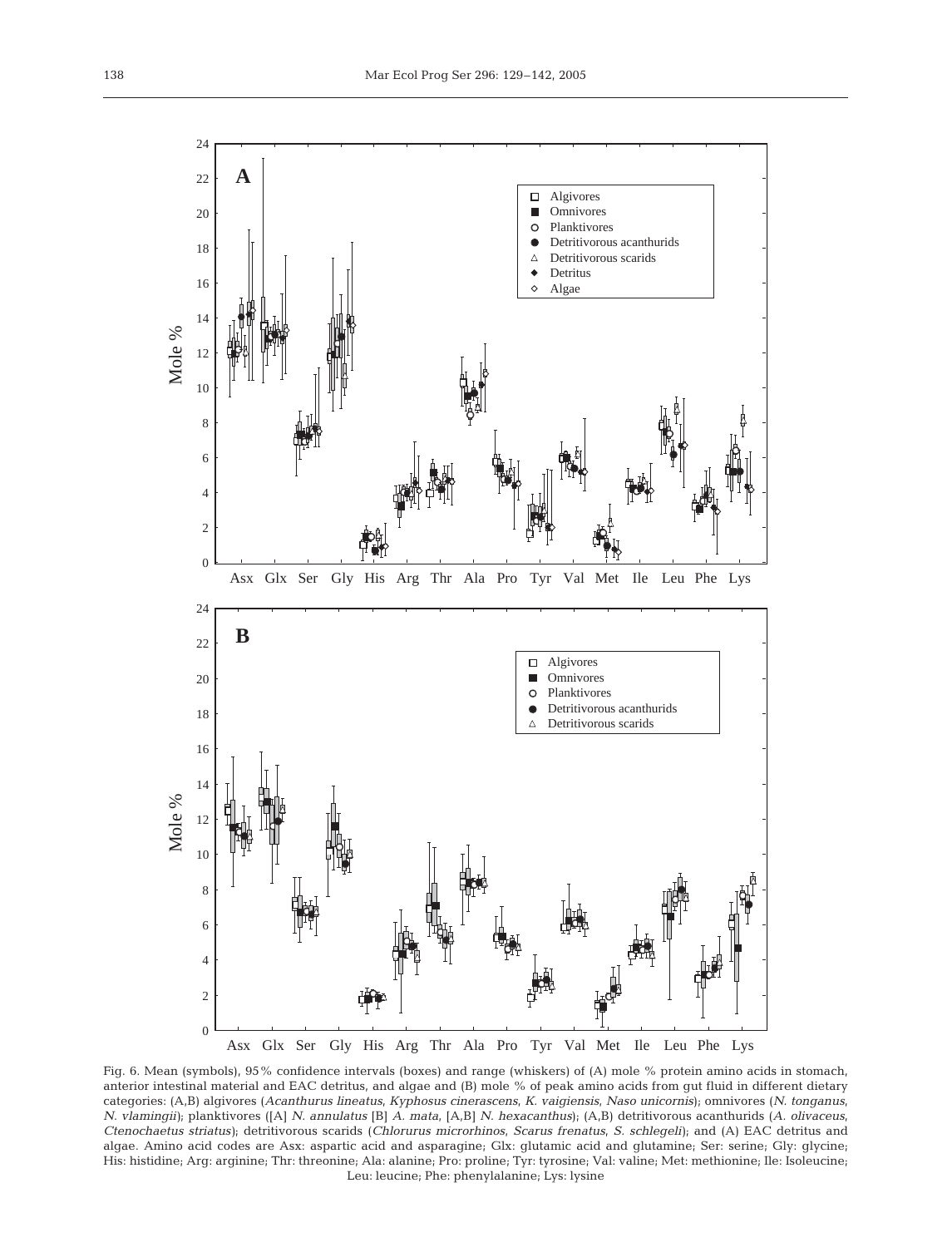## **TAA and SCFA as indicators of trophic status**

The distribution of TAA and SCFA showed contrasting patterns (Fig. 3). For all species the highest amino acid values were measured in the anterior intestine, and consistently dropped in following segments, with the lowest values in either the distal or penultimate gut segment. This is indicative of protein digestion, whereby proteins and peptides are extracted from dietary solids into the fluid phase, then broken down by proteases into amino acids and assimilated across the gut wall (Stevens & Hume 1995). In contrast, the peak SCFA values measured by Clements & Choat (1995) were highest in the posterior intestine, consistent with the presence of fermentative microbial populations (Clements 1997). This inverse relationship indicates a nutritional continuum, with detritivores and planktivores with high TAA and low SCFA at one end, omnivores with intermediate levels of TAA and SCFA in the middle, and most algivores with low TAA but high SCFA at the other end.

The major dietary requirements of fishes are nitrogen and energy (Bowen et al. 1995). Fishes with high dietary TAA may predominantly metabolise this nutrient, as it can be used for both energy and as a source of nitrogen that is essential for growth (De-Silva & Anderson 1995). Fishes with lower levels of dietary TAA may increasingly rely on microbial fermentation (of algal carbohydrates) and the subsequent production of SCFA as an energy source, while saving dietary TAA for nitrogen requirements. The most striking contrasts are between genuine herbivores (with diets dominated by algae) and detritus feeding fishes. The former have diets and assimilation profiles dominated by carbohydrates, relatively low levels of TAA, and evidence of active microbial fermentation in the hindgut region. Detritus feeding fishes have levels of TAA in the anterior gut similar to fishes feeding on animal matter, high TAA assimilation rates, and reduced evidence of carbohydrate assimilation. The sources of the high TAA levels in detritus are undetermined, but it is likely that a major contributor is the high microbial biomass in coral reef sediments (Sorokin 1993).

Within those species feeding predominantly on algae, 2 contrasting strategies were apparent. Firstly, for those species targeting larger more biochemically complex algae a limited amount of dietary TAA is extracted in the anterior region of the alimentary tract by endogenous digestion. This nutrient source may be important for growth. However the important sources of energy in the diet are extracted from carbohydrate material, presumably through fermentative digestion in the hindgut (*Kyphosus cinerascens, K. vaigiensis, Naso unicornis)*. Secondly, a number of herbivorous

acanthurid fishes including *Acanthurus lineatus* harvest small, mainly red and green, filamentous algae (Clements & Choat 1995, Choat & Clements 1998). This material appears to be higher in assimilable TAA. These herbivores show a comparatively low commitment to accessing energy through fermentation (Choat et al. 2002).

Zooplanktivore diets were predictably characterised by high levels of TAA. The diet is however quite specific, comprising largely gelatinous zooplankton (mainly salps, Choat et al. 2002). Some zooplankton feeders (e.g. *Naso hexacanthus*) retain the capacity of extracting additional energy from the diet by fermenting the polysaccharides that make up salp body walls, and possibly crustacean chitin.

#### **Amino acid composition of dietary material**

Amino acid mole percentage composition can vary amongst sources of dietary protein (Friedman 1996). Feeding trials on aquaculture fishes have revealed that diets low in essential amino acids give poor growth (De-Silva & Anderson 1995). It is possible that the diets of algivorous fishes are poor in essential amino acids relative to the diets of carnivorous fishes, especially since plant proteins are often deficient in essential amino acids (e.g. Friedman 1996). However, the amino acid mole percent composition is remarkably similar in detritus and algae from EAC and in the Segment I contents and gut fluid from the dietary groups of planktivores, omnivores, algivores and detritivores. This suggests that amino acid mole percent composition is unlikely to play a role in the nutritional ecology of these fishes.

#### **Strategies of fishes feeding on EAC**

The most important results in this study were obtained for species feeding on the detrital aggregates and algae that occur within the EAC. These species make up a major component of coral reef grazing fish fauna (Choat et al. 2004), and were the primary focus of this study. Resolving the nutritional status of these species is crucial to our understanding of reef trophodynamics.

The 2 main elements of EAC, turfing algae and detrital aggregates, occur as fine-scale complex mixtures (Wilson & Bellwood 1997, Crossman et al. 2001). Levels of TAA, carbohydrate and lipid were low compared to dietary nutrients measured in the gut of fishes that feed on these resources. From the present study, 2 important findings emerged. Firstly, detritus-feeding fishes (primarly scarids and members of the genus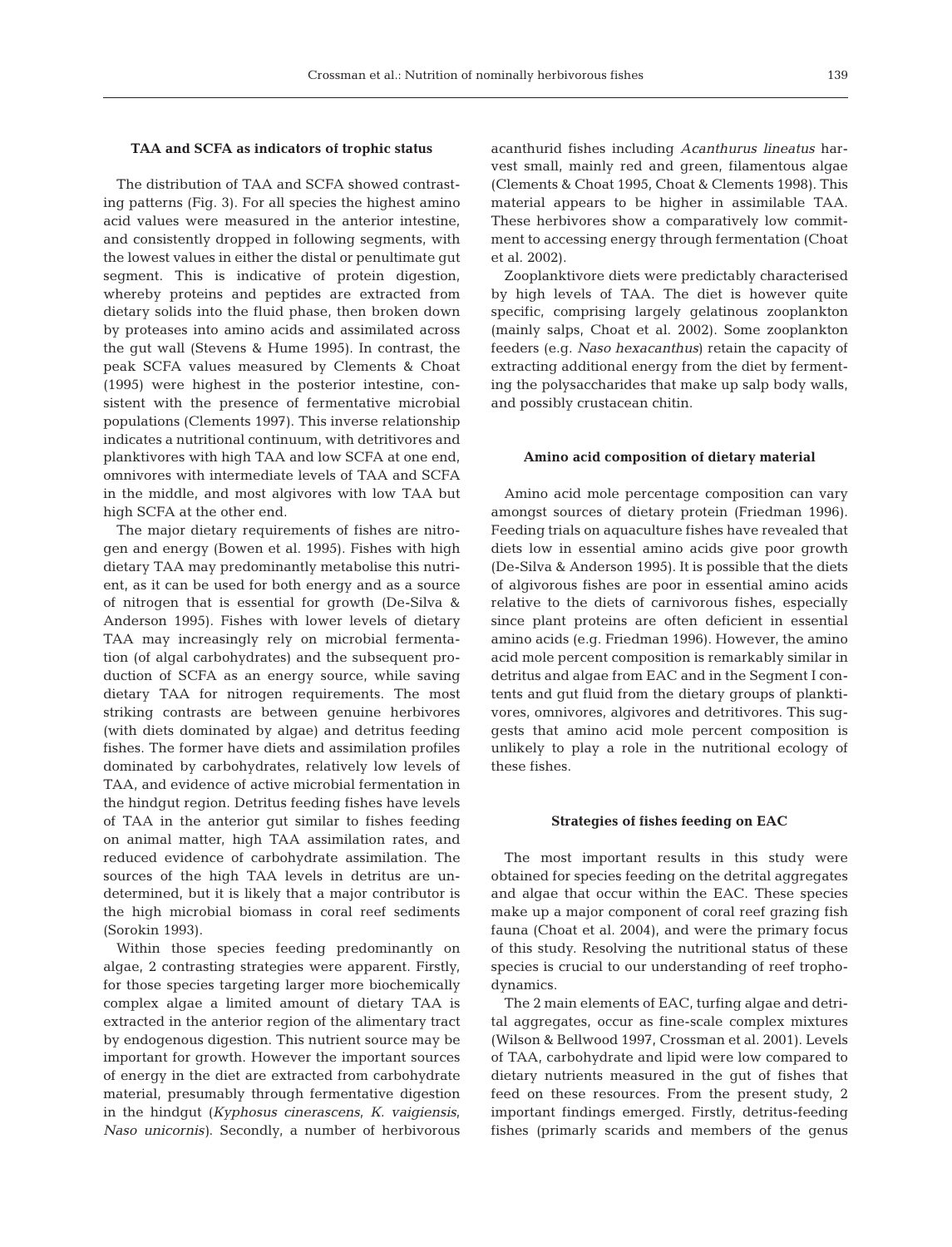*Ctenochaetus*) consumed and assimilated a diet rich in total amino acids, fundamentally different to the high carbohydrate composition of diets dominated by plant material. Secondly, some species grazing over the same substratum ingested only algal material. This demonstrates that both detritus and algae feeding species are able to selectively target nutritious components of the EAC, and have evolved strategies to maximise their return from these.

The 2 major lineages exploiting the particulate components of the EAC (detritivorous scarids and detritivorous acanthurids) display contrasting morphologies and feeding behaviours. The oral jaws of scarids are characterised by a fused beak. Removal of EAC at the level of individual bites is non-selective (Bellwood & Choat 1990, Choat et al. 2002). As the EAC contains a significant proportion of living algal material (Crossman et al. 2001), selection of food items presumably occurs in the buccal cavity and pharynx of scarids, allowing them to concentrate detrital and associated bacterial elements. The dominant detritivorous acanthurid, *Ctenochaetus striatus*, achieves high selectivity of detrital and particulate material by combing it from algal turfs through a highly specialised dentition and oral jaws (Purcell & Bellwood 1993). Despite differing morphologies and feeding behaviours, both lineages show similar nutrient profiles along the alimentary tract, demonstrating their capacity to selectively ingest and assimilate protein rich material from the EAC.

In contrast, a number of acanthurids grazing the EAC (exemplified in this study by *Acanthurus lineatus*) feed exclusively on filamentous and turfing algae, with rhodophytes predominating (Choat et al. 2002). The concentration of TAA and SCFA levels in the gut fluid of *A. lineatus* indicates selection of an algal food resource relatively high in assimilable TAA, and a comparatively low commitment to accessing energy through fermentation. This species maintains a feeding territory characterised by fast growing polysiphonaceus red algae that it actively defends against other grazing species (Choat & Bellwood 1985, Choat 1991, Polunin & Klumpp 1992a). The consequences of differing feeding behaviours in scarids vs. *Ctenochaetus striatus* are clearly seen in their interactions with the territorial *A. lineatus*. *C. striatus* feeds within *A.lineatus* territories, eliciting no aggressive responses (Choat & Bellwood 1985). In contrast, scarids are subjected to immediate territorial aggression, a reflection of the fact that scarids remove algae, with gut content analysis suggesting that diet selection occurs in the pharynx (Choat et al. 2002). *C. striatus* on the other hand, combs the algal turf, extracting particulate matter without removing the algal complex (Purcell & Bellwood 1993).

## **Detritus and fisheries production on coral reefs**

The emergent picture on coral reefs is that detritivorous fishes are abundant, and are therefore likely to have a substantial role in reef trophodynamics. Understanding this role will be crucial for calculating the energetics of coral reef food webs, including calculations of fishery production. Current fishery models have highlighted the importance of detritus based food webs, and the lack of information on fluxes and fates of detritus, although the energy flux from detritus to fishes is thought to be through the invertebrate food chain (Polunin & Klumpp 1992b, Polunin 1996). The potential consumption of detritus directly by grazing fishes has not been considered (e.g. Polunin & Klumpp 1992b, Polunin 1996, Van Rooij et al. 1998, Jackson et al. 2001).

## **CONCLUSION**

The most significant finding of this study is that there are major differences in the dietary macronutrients targeted by nominally herbivorous fishes on coral reefs. Those feeding on detrital aggregates consume and assimilate a diet high in total protein amino acids and appear to have a limited capacity for fermentation. This is in contrast to algivorous species, which consume and assimilate diets high in carbohydrate and appear to have a high capacity for fermentation. Nominally herbivorous fishes are generally treated as an homogenous group in studies of reef trophodynamics. The results from this work underscore the diversity of food resources targeted by these fishes. This information needs to be incorporated into larger scale studies, and is likely to provide interesting insights into reef trophodynamics.

*Acknowledgements.* We wish to thank W. Robbins and J. Ackerman for field assistance, Professor G. Cooper for use of his amino acid analyser and biochemical expertise, F. Weaver for laboratory assistance, N. Herbert and D. Raubenheimer for helpful comments on the manuscript, and A. Rodrigo and T. Dennis with help on statistics. The Australian Museum made critical resources available through the Lizard Island Research Station. Funding was provided from an Australian Research Council grant and a James Cook University Merit Research grant awarded to J.H.C., and from the University of Auckland Graduate Research Fund through a grant awarded to D.J.C.

## LITERATURE CITED

- Alongi DM (1989) Detritus in coral reef ecosystems: Fluxes and fates. Proc 6th Int Coral Reef Symp 1:29–36
- Bellwood DR, Choat JH (1990) A functional analysis of grazing in parrotfishes (family Scaridae): the ecological implications. Environ Biol Fishes 28:189–214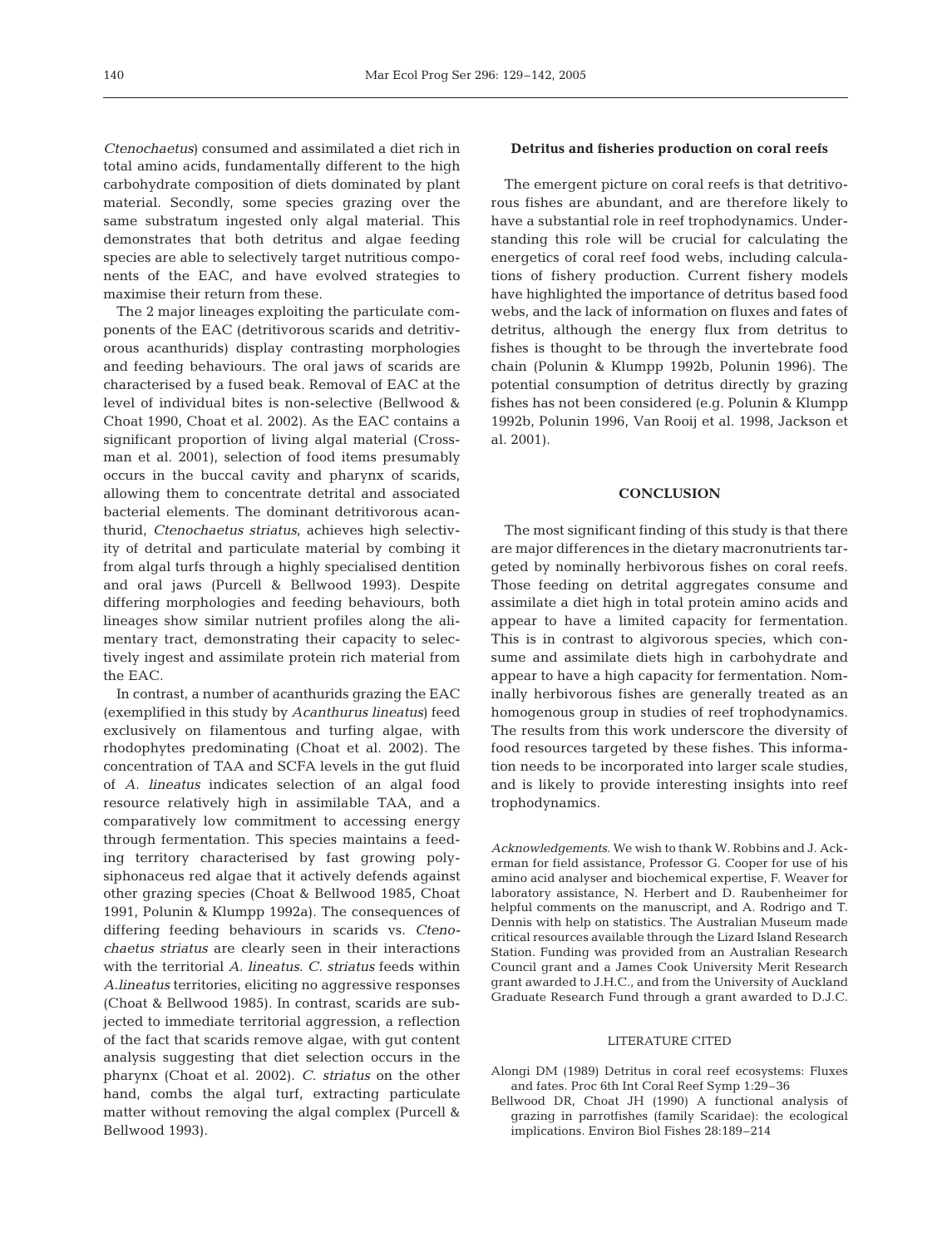- Bowen SH (1976) Mechanism for digestion of detrital bacteria by the cichlid fish *Sarotherodon mossambicus* (Peters). Nature 260:137–138
- Bowen SH (1980) Detrital nonprotein amino acids are the key to rapid growth of *Tilapia* in Lake Valencia, Venezuela. Science 207:1216–1218
- Bowen SH, Lutz EV, Ahlgren MO (1995) Dietary protein as energy determinants of food quality: trophic strategies compared. Ecology 76:899–907
- Choat JH (1991) The biology of herbivorous fishes on coral reefs. In: Sale PF (ed) The ecology of fishes on coral reefs. Academic Press, San Diego, CA, p 120–155
- Choat JH, Bellwood DR (1985) Interactions amongst herbivorous fishes on a coral reef: influence of spatial variation. Mar Biol 89:221–234
- Choat JH, Clements KD (1998) Vertebrate herbivores in marine and terrestrial environments: a nutritional ecology perspective. Annu Rev Ecol Syst 29:375–403
- Choat JH, Clements KD, Robbins WD (2002) The trophic status of herbivorous fishes on coral reefs. I. Diet analyses. Mar Biol 140:613–623
- Choat JH, Clements KD, Robbins WD (2004) The trophic status of herbivorous fishes on coral reefs. II. Food processing modes and trophodynamics. Mar Biol 145: 445–454
- Clements KD (1997) Fermentation and gastrointestinal microorganisms in fishes. In: Mackie RI, White BA (eds) Gastrointestinal microbiology. Chapman & Hall, New York, p 156–198
- Clements KD, Bellwood DR (1988) A comparison of the feeding mechanisms of 2 herbivorous labrid fishes the temperate *Odax pullus* and the tropical *Scarus rubroviolaceus*. Aust J Mar Freshw Res 39:87–108
- Clements KD, Choat JH (1995) Fermentation in tropical marine herbivorous fish. Physiol Zool 68:355–378
- Clements KD, Choat JH (1997) Comparison of herbivory in the closely-related marine fish genera *Girella* and *Kyphosus*. Mar Biol 127:579–586
- Crossman DJ, Clements KD, Cooper GJS (2000) Determination of protein for studies of marine herbivory: a comparison of methods. J Exp Mar Biol Ecol 244:45–65
- Crossman DJ, Choat JH, Clements KD, Hardy T, McConochie J (2001) Detritus as food for grazing fishes on coral reefs. Limnol Oceanogr 46:1596–1605
- De-Silva SS, Anderson TA (1995) Fish nutrition in aquaculture. Chapman & Hall, London
- Ducklow HW (1990) The biomass, production and fate of bacteria in coral reefs. Coral Reefs 25:265–289
- Englyst HN, Cummings JH (1988) Improved method for measurement of dietary fiber as non-starch polysaccharides in plant foods. J Assoc Off Anal Chem 71:808–814
- Folch J, Lees M, Sloane GY (1957) A simple method for the isolation and purification of total lipids from animal tissues. J Biol Chem 226:497–507
- Friedman M (1996) Nutritional value of proteins from different food sources: a review. J Agric Food Chem  $44.6 - 29$
- Genner MJ, Turner GF, Hawkins SJ (1999) Foraging of rocky habitat cichlid fishes in Lake Malawi: coexistence through niche partitioning? Oecologia 121:283–292
- Gust N, Choat JH, Ackerman JL (2002) Demographic plasticity in tropical reef fishes. Mar Biol 140:1039–1051
- Hatcher BG (1983) Grazing in coral reef ecosystems. In: Barnes DJ (ed) Perspectives on coral reefs. Australian Institute of Marine Science, Townsville, p 164–179
- Hatcher BG (1988) Coral reef primary productivity: a beggar's baquet. Trends Ecol Evol 3:106–111
- Hatcher BG (1997) Organic production and decomposition. In: Birkeland C (ed) Life and death of coral reefs. Chapman & Hall, New York, p 140–174
- Hay ME, Steinberg PD (1992) The chemical composition of plant–herbivore interactions in marine versus terrestrial communities. In: Rosenthal GA, Berenbaum MR (eds) Herbivores: their interactions with secondary metabolites. Evolutionary and ecological processes, Vol 2. Academic Press, San Diego, CA, p 371–413
- Hixon MA (1997) Effects of reef fish on corals and algae. In: Birkeland C (ed) Life and death of coral reefs. Chapman & Hall, New York, p 230–248
- Horn MH (1989) Biology of marine herbivorous fishes. Oceanogr Mar Biol Annu Rev 27:167–272
- Jackson JBC, Kirby MX, Berger WH, Bjorndal KA and 15 others (2001) Historical overfishing and the recent collapse of coastal ecosystems. Science 293:629–638
- Montgomery WL, Gerking SD (1980) Marine macroalgae as foods for fishes: an evaluation of potential food quality. Environ Biol Fishes 5:143–153
- Moriarty DJW, Pollard PC, Alongi DM, Wilkinson CR, Gray JS (1985) Bacterial productivity and trophic relationships with consumers on a coral reef (MECOR I). Proc 5th Int Coral Reef Congr 3:457–462
- Myers RF (1989) Micronesian reef fishes. Coral Graphics, Guam
- Polunin NVC (1996) Trophodynamics of reef fisheries productivity. In: Polunin NVC, Roberts CM (eds) Reef fisheries. Chapman & Hall, London, p 113–135
- Polunin NVC, Klumpp DW (1992a) Algal food supply and grazer demand in a very productive coral-reef zone. J Exp Mar Biol Ecol 164:1–15
- Polunin NVC, Klumpp DW (1992b) A trophodynamic model of fish production on a windward reef tract. In: John DM, Hawkins SJ, Price JH (eds) Plant–animal interactions in the marine benthos, Spec Vol No. 46. Systematics Association, Clarendon, p 213–233
- Purcell SW, Bellwood DR (1993) A functional analysis of food procurement in 2 surgeonfish species, *Acanthurus nigrofuscus* and *Ctenochaetus striatus* (Acanthuridae). Environ Biol Fishes 37:139–159
- Randall JE, Allen GR, Steene RC (1990) Fishes of the Great Barrier Reef and Coral Sea. Crawford House Press, Bathurst, Australia
- Reinthal PN (1990) The feeding habits of a group of herbivorous rock-dwelling cichlid fishes (Cichlidae: Perciformes) from Lake Malawi, Africa. Environ Biol Fishes 27:215–233
- Robertson DR (1982) Fish faeces as fish food on a Pacific coral reef. Mar Ecol Prog Ser 7:253–265
- Robertson DR, Gaines SD (1986) Interference competition structures habitat use in a local assemblage of coral reef surgeonfishes. Ecology 67:1372–1383
- Sorokin YI (1993) Coral reef ecology. In: Lange OL, Mooney HA, Remmert H (eds) Ecological studies. Springer-Verlag, Berlin
- Steneck RS (1989) Herbivory on coral reefs: a synthesis. Proc 6th Int Coral Reef Symp 1:37–49
- Stevens CE, Hume ID (1995) Comparative physiology of the vertebrate digestive system, 2nd edn. Cambridge University Press, Cambridge
- Sturmbauer C, Wolfgang M, Reinhard D (1992) Ecophysiology of Aufwuchs-eating cichlids in Lake Tanganyika: niche separation by trophic specialization. Environ Biol Fishes 35:283–290
- Van Rooij JM, Videler JJ, Bruggemann JH (1998) High biomass and production but low energy transfer efficiency of